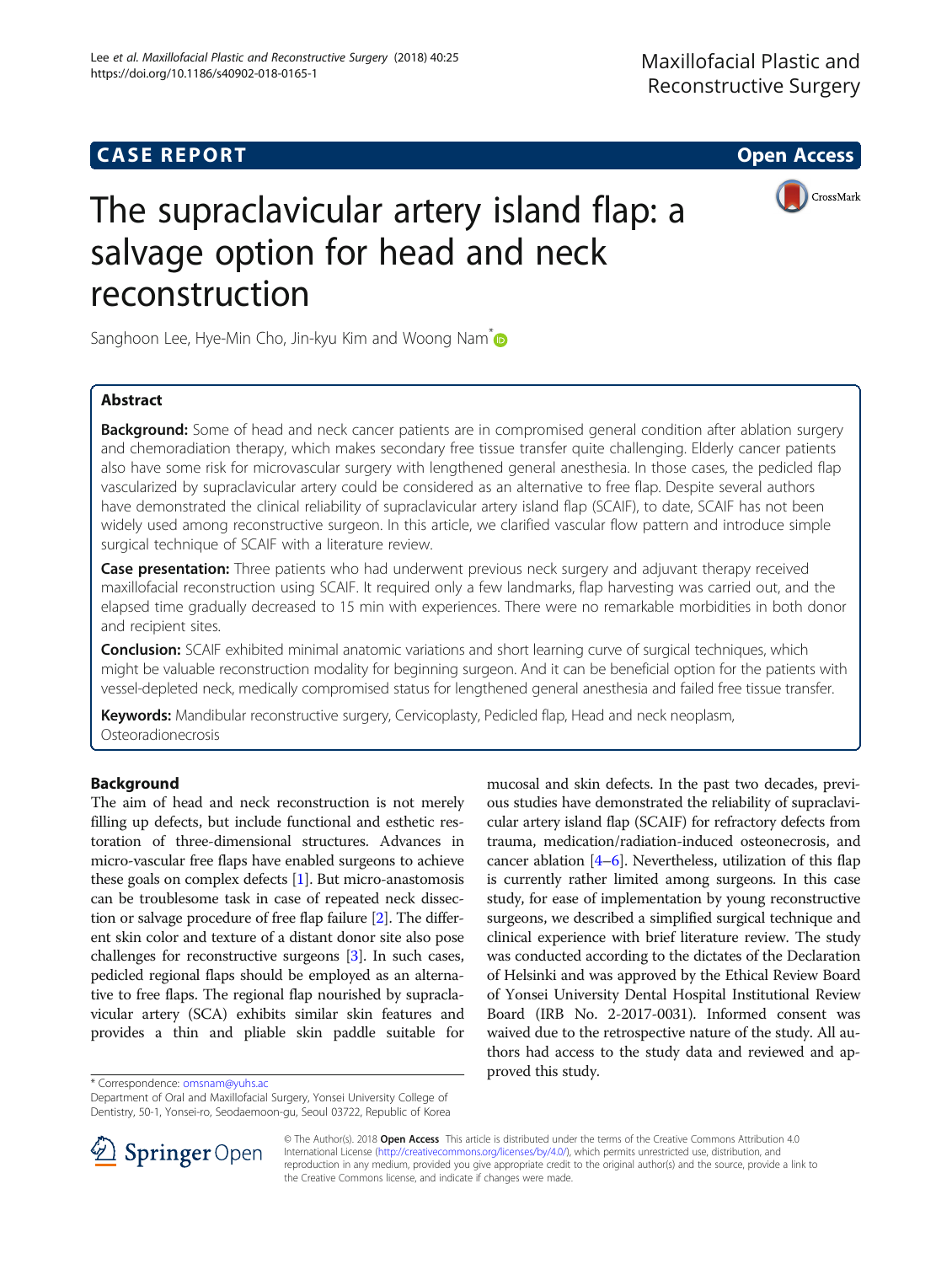| 60/M |             |      |                          | dimension (cm)  | time (min)                                | morbidity          | (months) |
|------|-------------|------|--------------------------|-----------------|-------------------------------------------|--------------------|----------|
|      | htn DM      | RT   | Upper neck ORN<br>(skin) | $10 \times 20$  | 46                                        | None               |          |
| 82/M | HTN HThR RT |      | Upper neck ORN<br>(skin) | $9.0 \times 19$ | 33                                        | Wound dehiscence 6 |          |
| 77/M | <b>HTN</b>  | CCRT |                          |                 | 19                                        | None               | 6        |
|      |             |      |                          |                 | Cheek (skin) Recurred SCC $9.5 \times 22$ |                    |          |

Table 1 The characteristics of patients who underwent supraclavicular artery island flap reconstruction

HTN hypertension, DM diabetes mellitus, HThR hypothyroidism, RT radiotherapy, CCRT concurrent chemoradiotherapy, ORN osteoradionecrosis, SCC squamous cell carcinoma

### Case presentation

Three patients underwent reconstruction of skin defect using SCAIF (Table 1). All patients had received wide excision of primary tumor followed by adjuvant therapy, two of whom had orocutaneous fistula derived from osteoradionecrosis (ORN), and the other patient was diagnosed with recurred squamous cell carcinoma in left buccal cheek as a metachronous second primary tumor. For proper healing process, debridement and excision of fibrotic skin was preceded in orocutaneous fistula patients. Flap elevation could be achieved by keeping supine position with slight neck extension in which ablation of tumor was carried out. The patient's arms are tucked at their side. SCAIF can be divided into two regions by clavicle: the proximal and distal (Fig. 1). The principal procedures are as follows:

First, mark the vascular flow using Doppler probe as far as the middle portion of upper arm [\[4](#page-3-0)]. Second, draw the flap outline with an elliptical shape within 5 cm of the most distal Doppler point for flap viability. Flap width should be less than 10 cm for primary closure of the donor site. Third, raise the flap from distal region

including fascia. Once entering into the proximal region of SCAIF, surgeon should preserve the periosteum of clavicle and needs to begin careful dissection to secure vascular pedicle. Fourth, identify an origin of SCA. Within the area outlined by the superior border of clavicle, posterior border of sternocleidomastoid muscle (SCM) and external jugular vein (EJV), surgeon should pay attention about 2 cm above superior border of clavicle for the origin of SCA [\[7](#page-3-0)]. Fifth, skeletonize the pedicle. Pedicle including SCA and two venae comitantes should be bluntly or minimally skeletonized to prevent injury during rotation of flap (Fig.  $2a$ , [b](#page-2-0)). Sixth, adapt the flap into the defect. To establish a tunneling access, perform subplatysmal dissection in lower neck area and de-epithelize the proximal region of flap. Doppler probe test should be repeated until flap inset.

For flap harvesting, it took 46 min in the first case, but 15 min in the third one by senior surgeon. Any donor site morbidities were not shown in our case series. Patients 1 and 3 did not present any complication or recurrence of tumor after second operation (Fig. [3\)](#page-2-0). However, patient 2 developed wound dehiscence at recipient

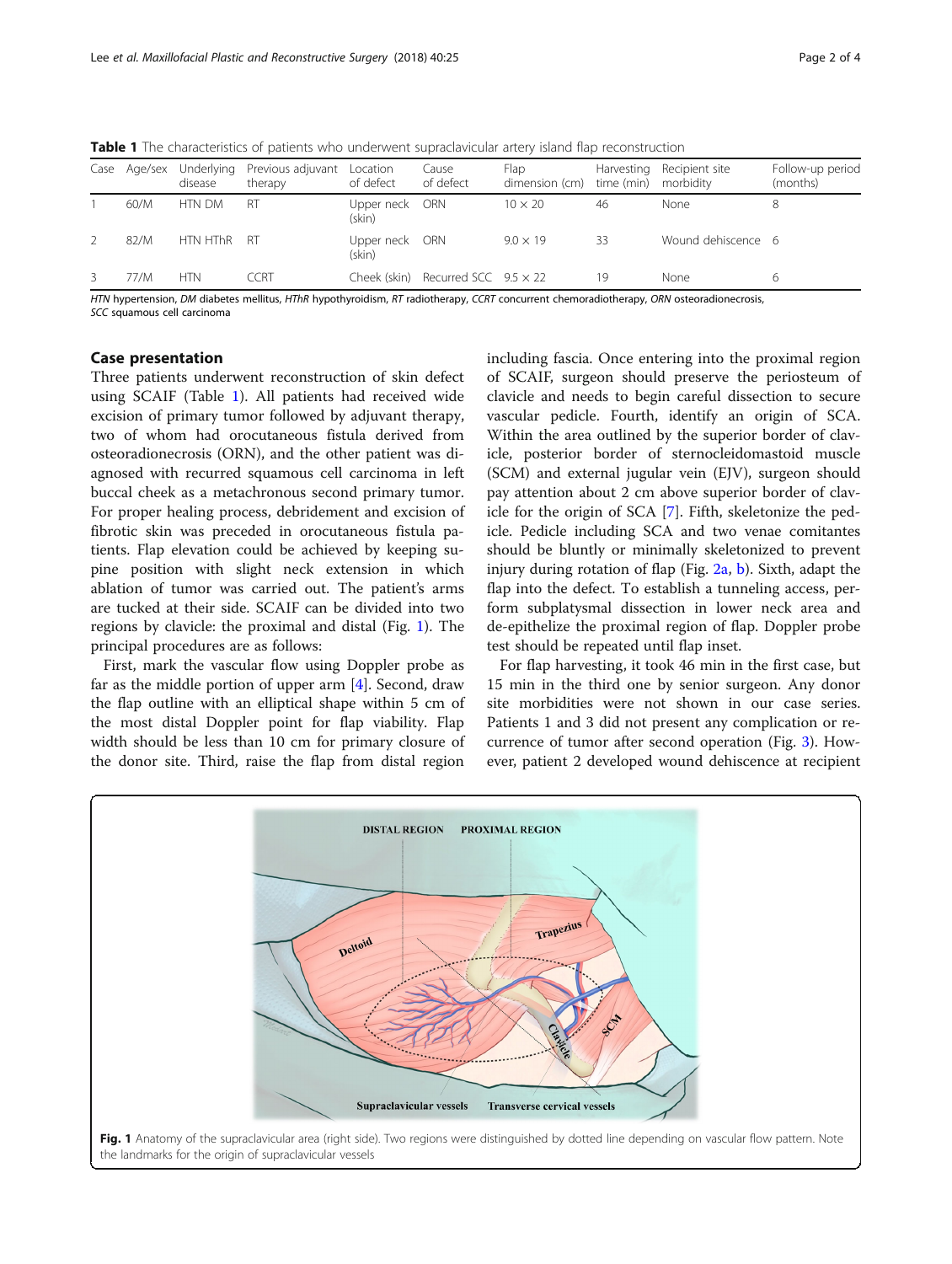<span id="page-2-0"></span>

site, which was resolved with local wound care and vacuum assisted closure.

## Discussion

In this case series, SCAIF demonstrated equivalent outcomes but rather required reduced operation time, costs, and less effort for perioperative care than free flap. It was done in straightforward process maintaining supine position, and total elapsed time was less than 2 h. All patients were identified being in tolerable condition immediately after operation. Taking the concepts of simplicity, we realized that SCAIF can be a treatment of choice for the patients with vessel-depleted neck, medically compromised status for prolonged general anesthesia and failed free tissue transfer.

In accordance with the literature, the skin in supraclavicular area reproduced similar feature including color, texture, hair distribution, and thickness to those in the head and neck region [[2,](#page-3-0) [3,](#page-3-0) [5](#page-3-0)]. Comparable to radial forearm free flap, SCAIF provides thin skin paddle suitable for reconstruction of upper and anterior neck area [[8\]](#page-3-0). SCAIF exhibited favorable functional and esthetic results in our patients. There was no complaint from patients about appearance or movement of neck during follow-up period.

For rapid and precise flap elevation, the surgeon should consider the arterial flow pattern and origin of SCA. SCA begins at middle or lateral third of clavicle area with an axial pattern and gradually alters into a random pattern after passing through the clavicle [[9\]](#page-3-0). We demarcated the regions according to this transition of arterial flow. In the distal region, subfascial dissection can be easily done without any morbidity. In proximal region, surgeon should protect vascular pedicle and focus on the origin of SCA. In case of repeated neck surgery in which SCM or EJV had been sacrificed, abovementioned landmark triangle is not available to detect the origin of SCA. The omohyoid muscle, which exists superficial to transverse cervical artery, should be identified prior to pedicle dissection [\[10](#page-3-0), [11](#page-3-0)].

The common donor site morbidities are tolerable for SCAIF patients. Dehiscence or seroma formation was found in less than 15% of cases in perioperative period [[12](#page-3-0)]. Hypertrophic scars might occur from huge tension along the donor site. If donor site defect is over 10 cm wide, split thickness skin graft rather than extensive undermining should be considered to facilitate wound healing [\[5,](#page-3-0) [10\]](#page-3-0). Limitation of shoulder motion (abduction and external rotation) was found to be less than 20°, which is acceptable to daily living of patients [[13](#page-3-0)].